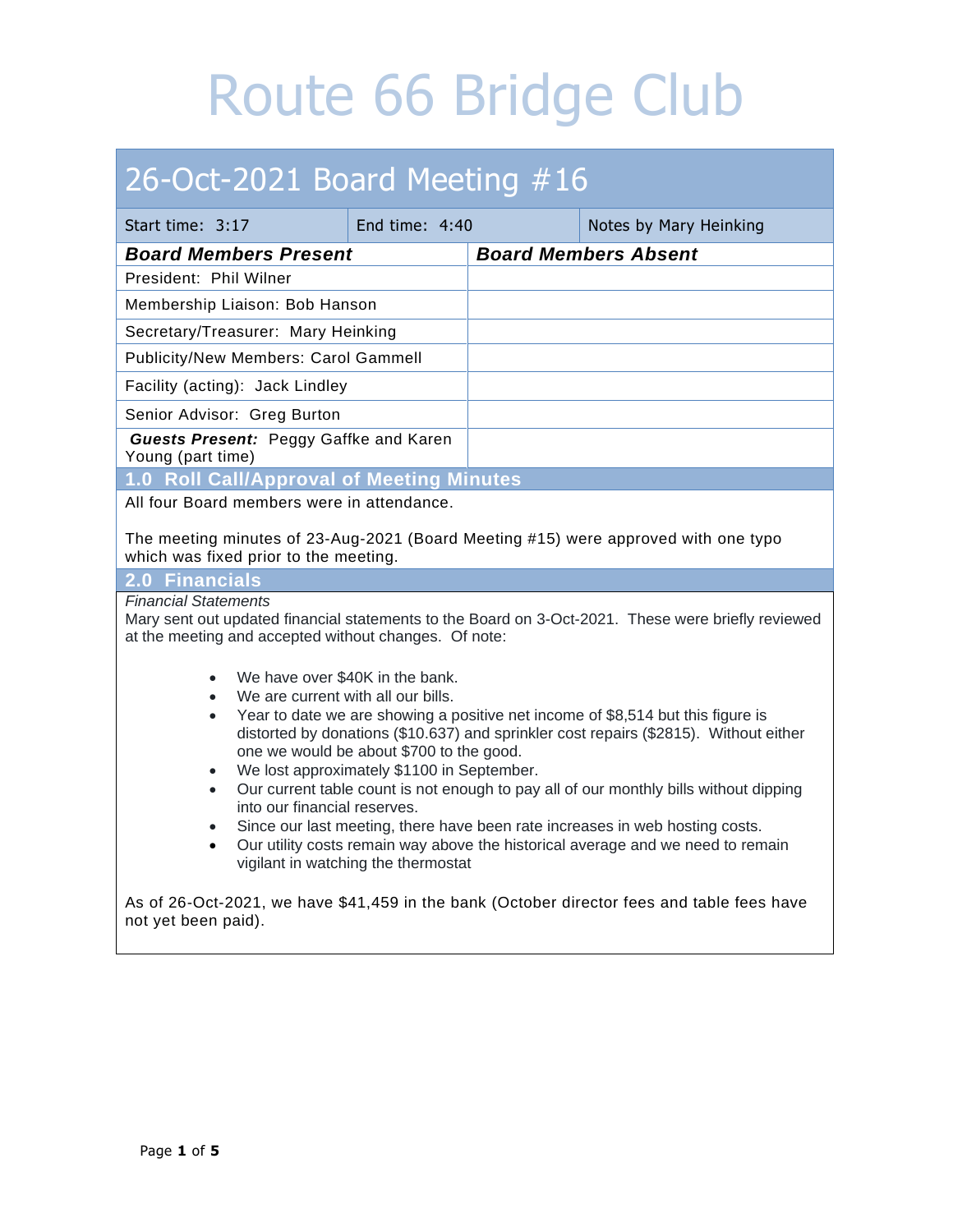#### *Updated Operating Budget*

Mary updated our annual budget (revenue and expenses) based on current data. This updated budget was emailed out to the Board on 24-Oct-2021.

- 1. Revenue is down both for face to face play and for the Oklahoma Collective.
- 2. To keep our doors open without running any games costs us about \$43K per year. The Board agreed that this current amount is not sustainable.

Action Item: Phil to work with Greg to develop a strategy to present a request for a rent reduction to our landlord before our current lease expires in Jun-2022.

- 3. Utility costs remain high (e.g. electric bills have been averaging \$380 per month). Jack thinks the only long term solution would be to install insulation above the dropped ceiling but this would be extremely expensive.
- 4. The ACBL table fees are higher than previously (averaging \$1.64 per table compared with \$1.1 in 2020) reflecting the extra point games. However, we think these are helping to drive table count higher than it might be otherwise.
- 5. The budget reflects the generosity of Henry Robin who has not been charging us to direct.
- 6. Break even is about 200 tables per month.
- 7. The budget assumed no donations, but our players continue to be extremely generous (including an unsolicited donation from one of our Easybridgers).

# **3.0 Club Operations**

#### *Table Count*

Mary distributed a copy of her face to face game tracking report. Since our last Board meeting in August, weekly table count has increased slightly to 38 per week (up from 35). We have callers for all of our games (Greg for the Friday game which he directs); Greg suggested that Board members thank the game organizers for their work. Break even is about 45-47 tables per week (it depends somewhat on how many games we don't host due to Unit 158 events and holidays).

Greg Burton has continued to create the monthly schedule of extra point games. Mary has continued to send out weekly emails to highlight the extra point games and the consensus was to continue this. Both of these efforts will continue.

Mary noted that virtual club table count remains down. Many players are apparently opting to play in the much cheaper (\$1.35 and \$1.75) games offered almost every hour by the ACBL on BBO. Apparently, Henry is addressing this with the ACBL. Many of the Oklahoma Collective games are not making and we are going to be eliminating one game per week in November with more likely to be eliminated in December.

There was discussion as to how to increase face to face table count. Several suggestions were discussed:

- The group talked about increasing the MP limit for the Thursday game to attract more players, but we agreed to wait until the end of the year. We need to have games for our Easybridgers to transition to. Some of them are already starting to play in the Monday afternoon and Thursday morning games.
- Peggy Gaffke suggested that we run a NLM tournament as a club.
- Bob Hanson suggested that we have higher dollar priced games a few times a month. The more experienced players would play with less experienced players. The Unit Pro Am held in 2019 was a huge success and it was thought we could replicate this on a smaller scale and with a slightly different procedure.

Action Item: Bob to develop the details to implement this.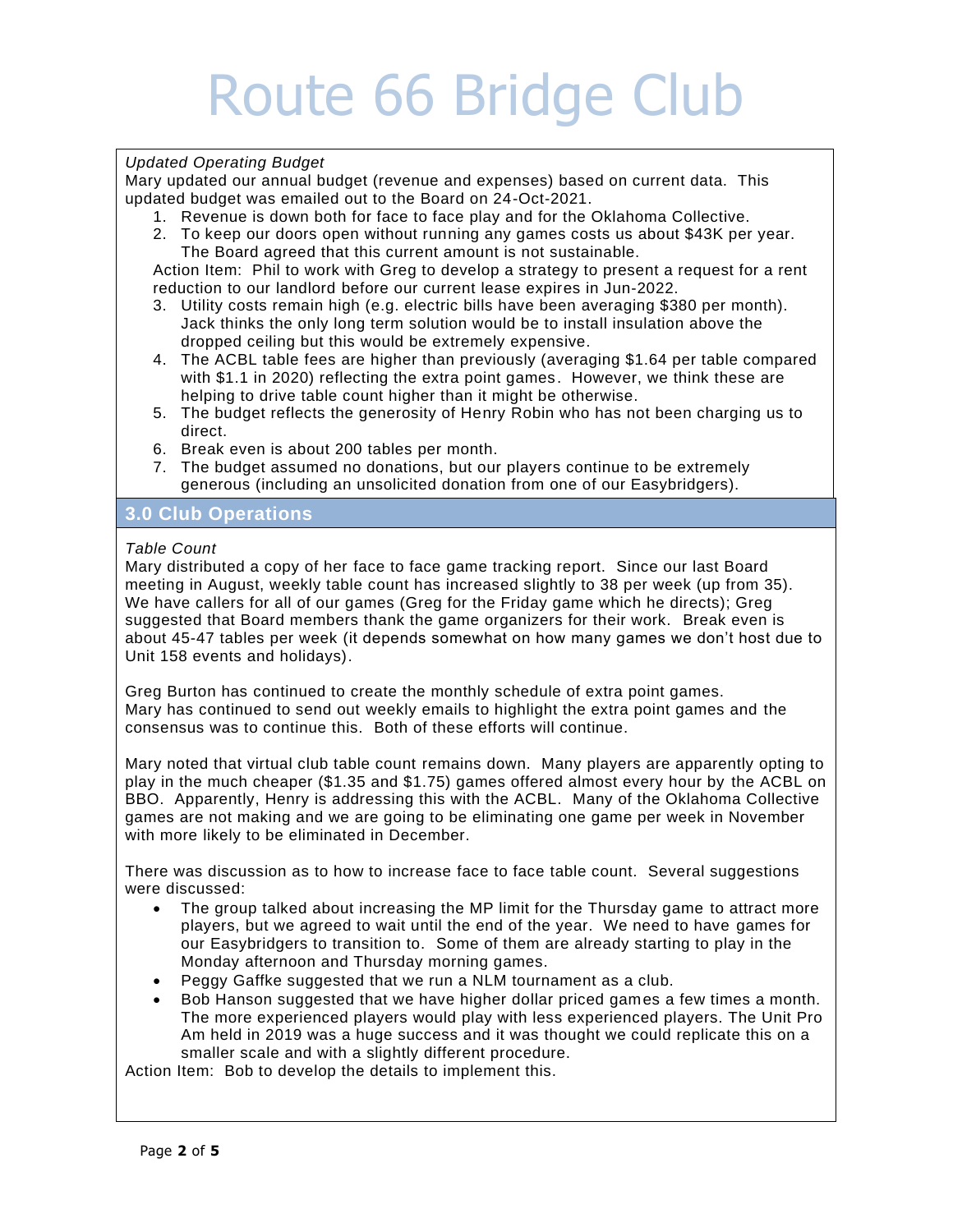### *Covid Protocol*

The action items from our last meeting were implemented.

Effective 23-Aug, the club implemented a requirement for proof of covid vaccination. This status is being tracked in one of the unit directories (with separate lists for our Easybridgers). The City of Tulsa did not implement a mask mandate (as had been speculated at our last board meeting) and so we are continuing with our policy of optional face covering.

#### . *Director Policies*

Greg Burton is going to create a set of director policies. The document will include:

- Movements to be used (which will max the number of sit stills which is an issue). Part of the problem is that the movement is generally not known until the game start time when all players have arrived.
- Start time for game
- Penalizing continued slow play with average minus boards /clock for open games • Etc

In general, the Wed and Sun games are not being run on the clock although most of players seem to prefer this.

Action Item: Greg to create a set of director policies.

#### *Facility*

Action Item: Jack Lindley to follow up on HVAC filter replacements.

#### *Supplies*

Rex has been doing a good job with the supplies. He does not want to serve on the Board.

## **4.0** *Easybridge***!**

#### *Update*

In late September /early October, we made multiple phone calls to our list of more than 160 potential Easybridgers. Our callers were unable to reach many of them but left messages.

We began with (2) Easybridge! workshops on Saturday mornings (2 and 9-Oct). Attendance was lower than we had hoped (14 and 10) but the players seem to be committed. Most of them bought prepaid tickets and some of them have started to play in our restricted games. Several have either joined the ACBL or noted their plans to do so; Mary found the ACBL member number for an Easybridger who is returning to bridge and looking to rejoin. So there seems to be a real interest in the game. Originally, the plan was to host a 0-50 game starting 16-Oct. However, the ACBL declined to add this sanction based on the email Mary sent out on 5-Oct from our official Route 66 email address. They replied that the request had to come from Carol Gammell's email. This was despite the fact that all previous game additions and changes over the past 2 years have been requested and accepted using the club email address. Because Mary was out of town, she didn't receive the reply from the ACBL until she returned to town on 14-Oct. Carol Gammell jumped through hoops to contact the ACBL who gave us the sanction late on Friday, 15-Oct. But because we didn't know if we would have a sanction or not we made plans to host another workshop. As it turned out, we didn't have enough players to make a game and the players indicated that they were loving the workshops and preferred that we continue with them. So we hosted workshops on 16 and 23-Oct. We will conduct another workshop on 30-Oct.

We began with Easybridge! lesson #1 on Saturday, 9-Oct. We had 17, 22, and 20 attendees at the first three lessons (all of which are FREE). We will conduct lesson #4 on 30-Oct.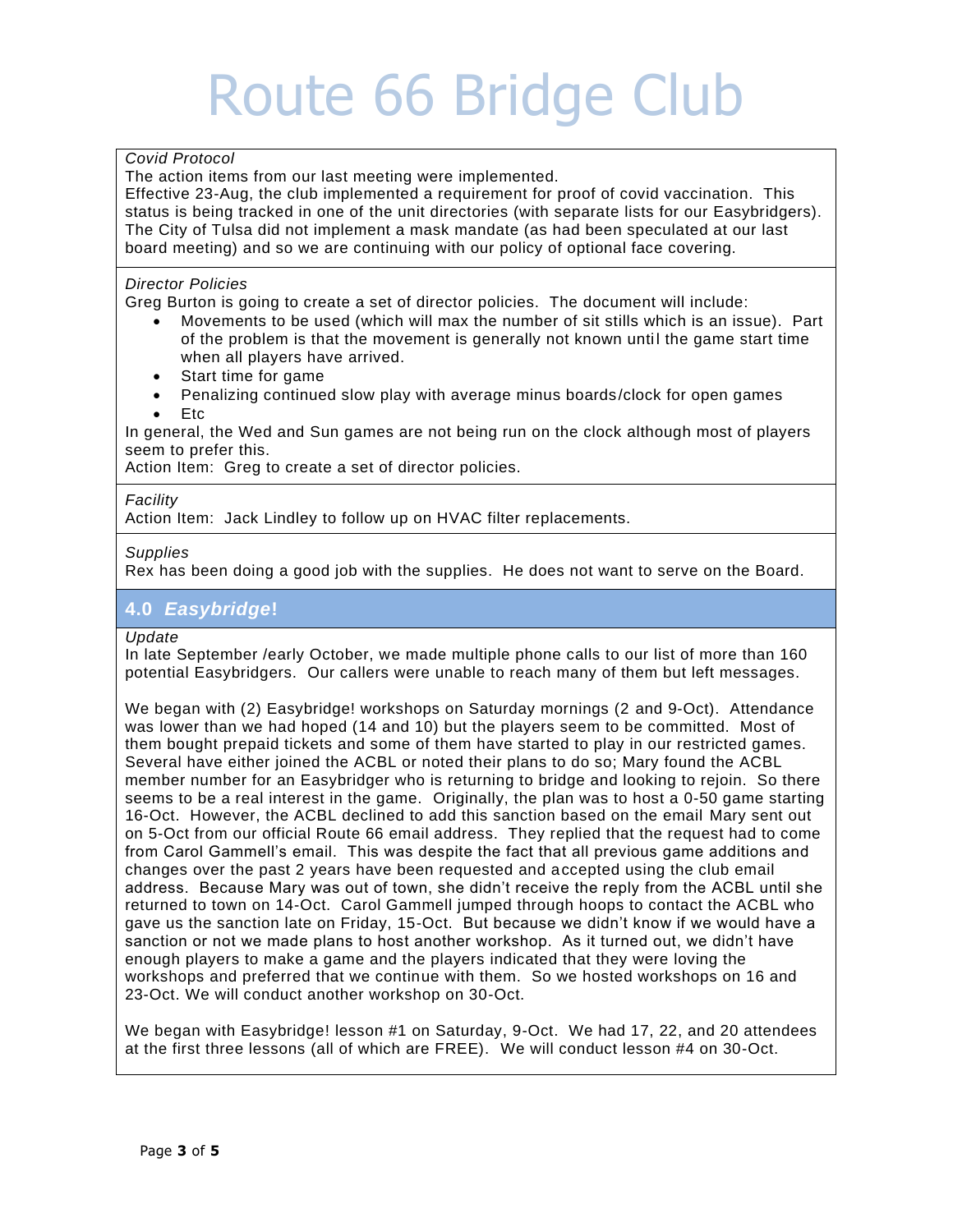### *Path Forward*

Given the low numbers, the plan is to combine the existing morning and afternoon sessions into one morning session starting Saturday, 6-Nov. Based on historical metrics about half of those who attend the initial FREE sessions will continue. So that should give us enough to host 3-5 tables per week. We will resume with Easybridge! lesson #5. The morning attendees are good with this approach; some of the afternoon players would prefer the afternoon timeslot. Mary and Barbara will be the teaching team; Mary needs to arrange for a game director and to figure out the MP limit for the game relative to the min number of boards needed for MP awards and current MP levels of our players .

Action Item: Mary to arrange for Sat am game director and figure out MP limit.

We all agreed that we need to essentially start over to build a new list of potential Easybridgers and to conduct a brand new publicity campaign. We think Easybridge! remains our best way to build new players and increase our table count. Many of those on our existing list are no longer available (e.g. death, illness, family issues, etc) or who have decided to pursue other activities.

We talked about how to publicize a brand new session of Easybridge! starting on Saturday afternoons in the Jan/Feb timeframe.

- Carol believes that our 2019 ad in Life's Vintage magazine was effective and she recommended that we consider running another. Mary noted that if we send in the proposed ad along with a request for approval to the ACBL before publication, that they will reimburse us for 50% of the cost of the ad up to \$500. Carol noted that Life's Vintage magazine has a long timeline for publication and that she will follow up immediately. Timing for publication of the ad may set the start date for the classes e.g. in early February rather than January.
- Carol noted that the ad costs for the Tulsa World are prohibitive. And no one was sure how effective they might be.
- Mary noted that Gayle Long has been our most effective recruiter for Easybridge! and suggested that we include her as part of our publicity campaign.
- We also need to update our flyer and post it in libraries, grocery stores, community centers, churches, etc. We can also post the flyer and advertise it to our current players at our games.

Action Item: Carol to conduct Life Vintage magazine and confirm cost and timing. Action Item: Carol/Mary to look at how to cost effectively update our flyer. Action Item: Carol to work on an overall Publicity Campaign.

#### . **5.0 Board Composition**

#### *Background*

We have been talking about the need to expand the Board and distribute the workload for over a year. That discussion continued at this meeting.